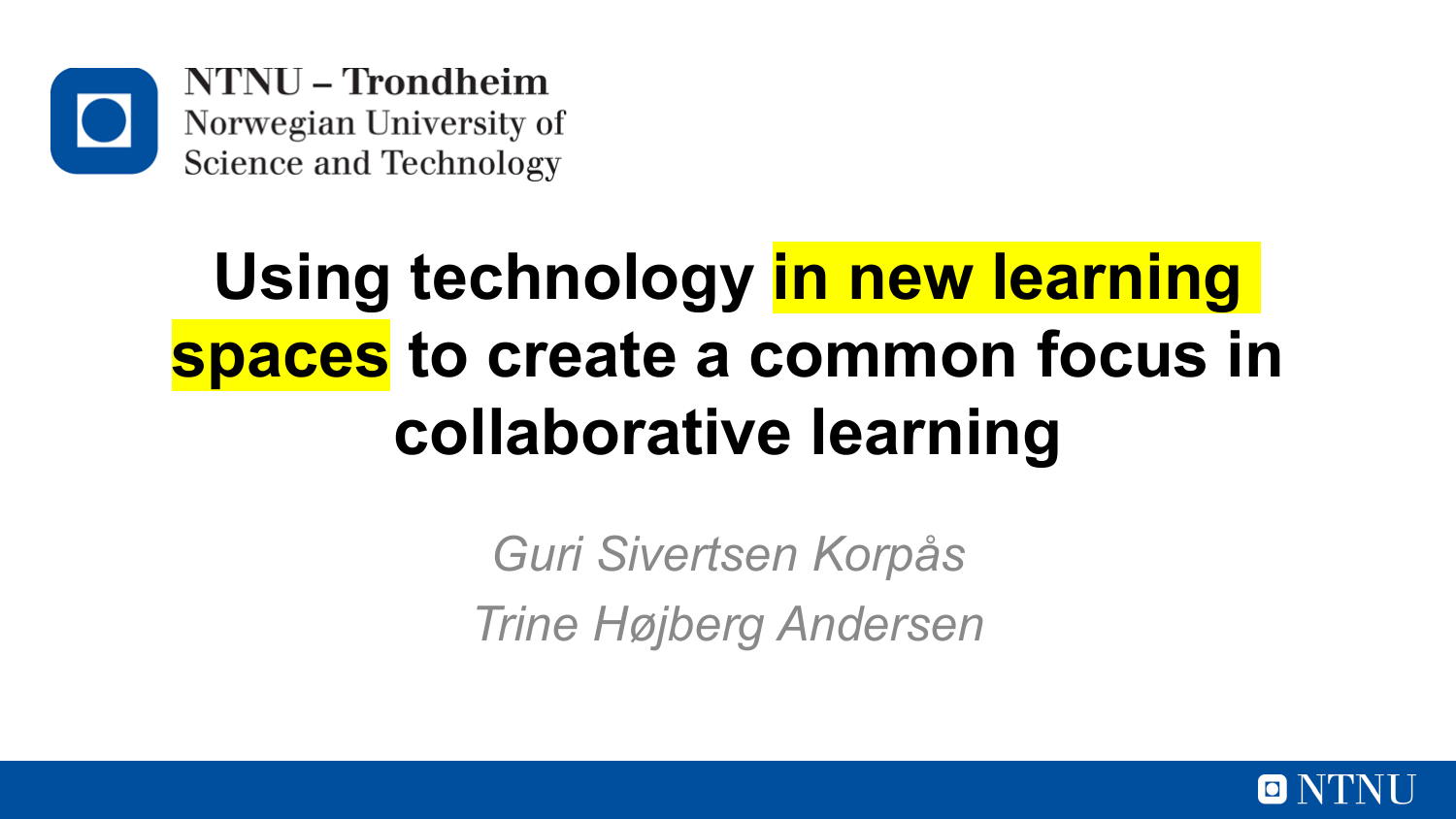# **Collaborative learning**

A specific kind of group work, in which students actively work together on the same task, where the intention is for the students to learn together.

Mercer, N, and Littleton, K. (2007), Dialogue and the Development of Childrens' Thinking. A sociocultural approach, Routledge, London

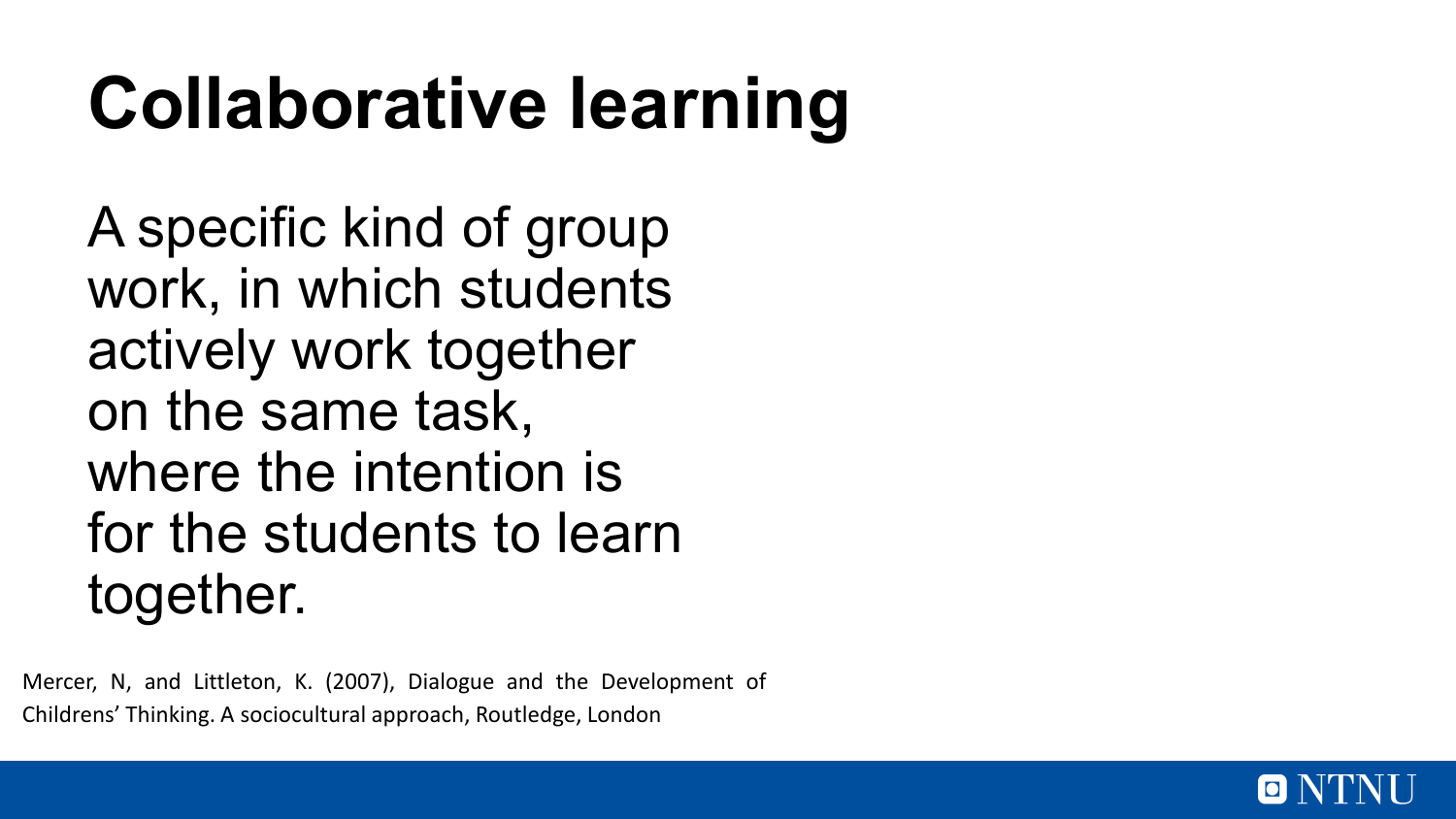# **The groups**

- The teacher is in charge.
- New groups for every session
- 4 students per group
	- Social aspect
	- Learning environment
	- Better discussions

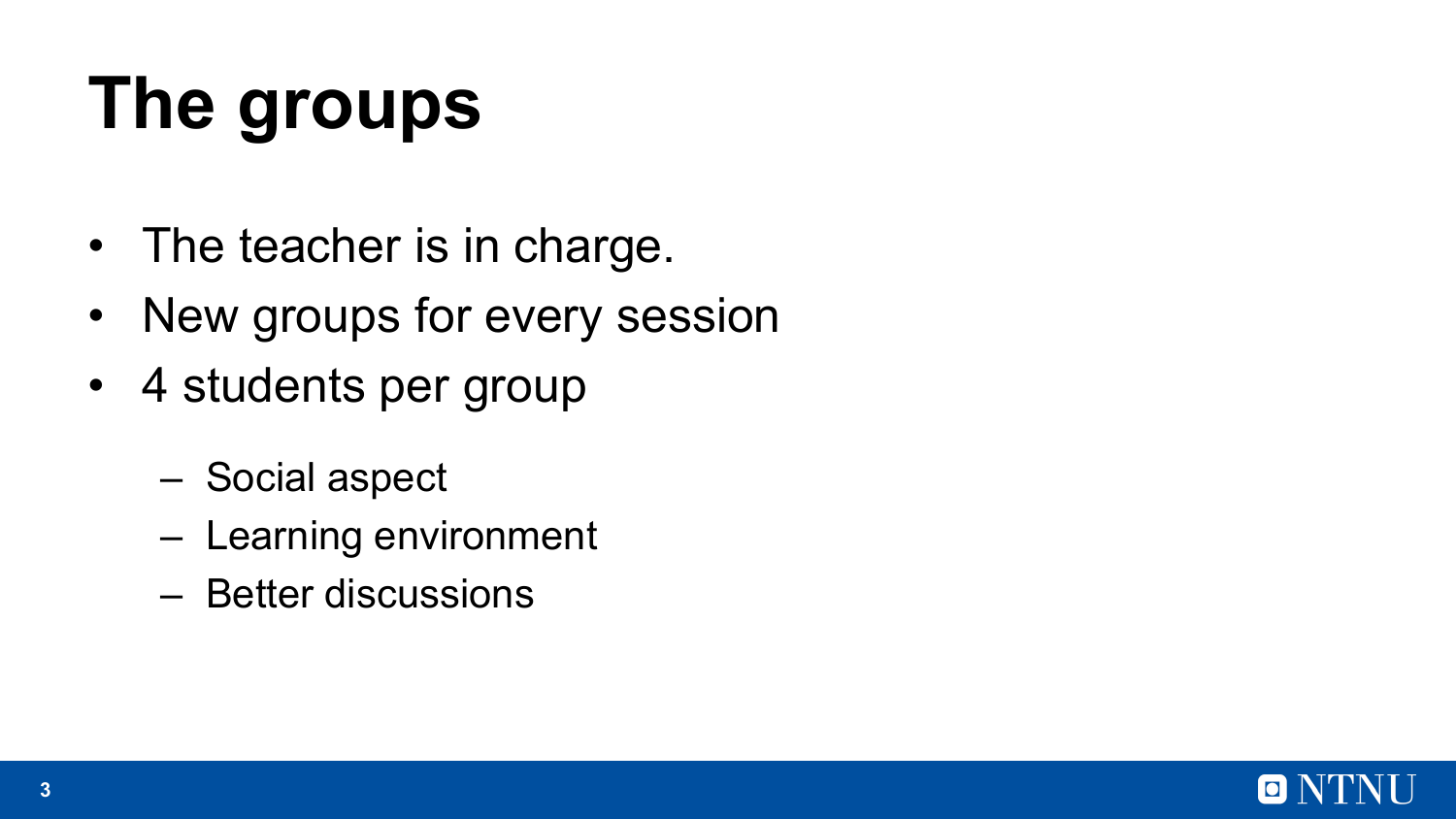# **Two different learning spaces**



R2- auditorium and response technology

Flat classroom with interactive whiteboards

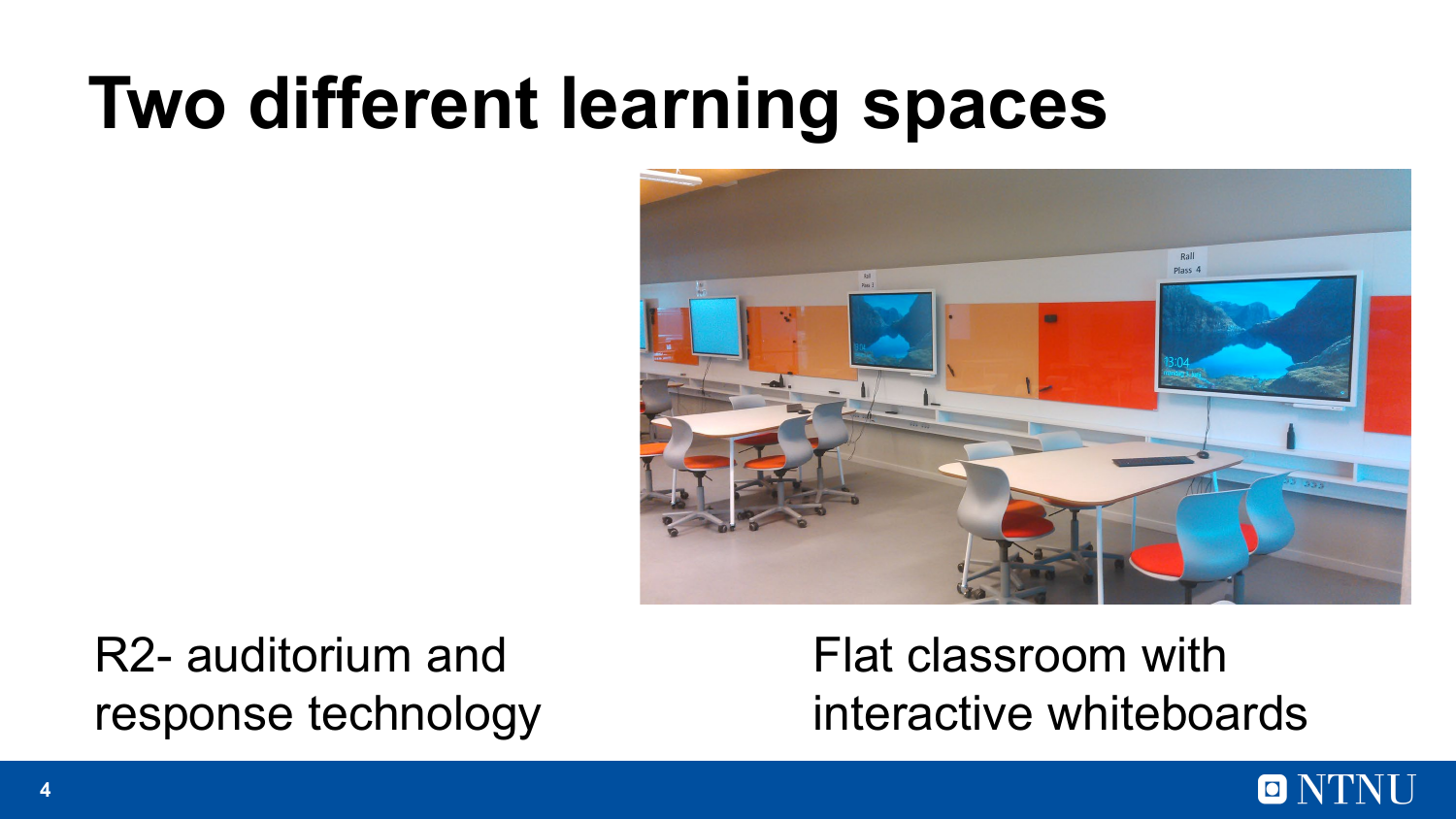# **R2- auditorium**

Group stations:

- The students can connect their own device.
- Microphone and speaker.

### **Easy to change from lecture to group discussion. A "lecture" consists of a secquence of group discussions.**





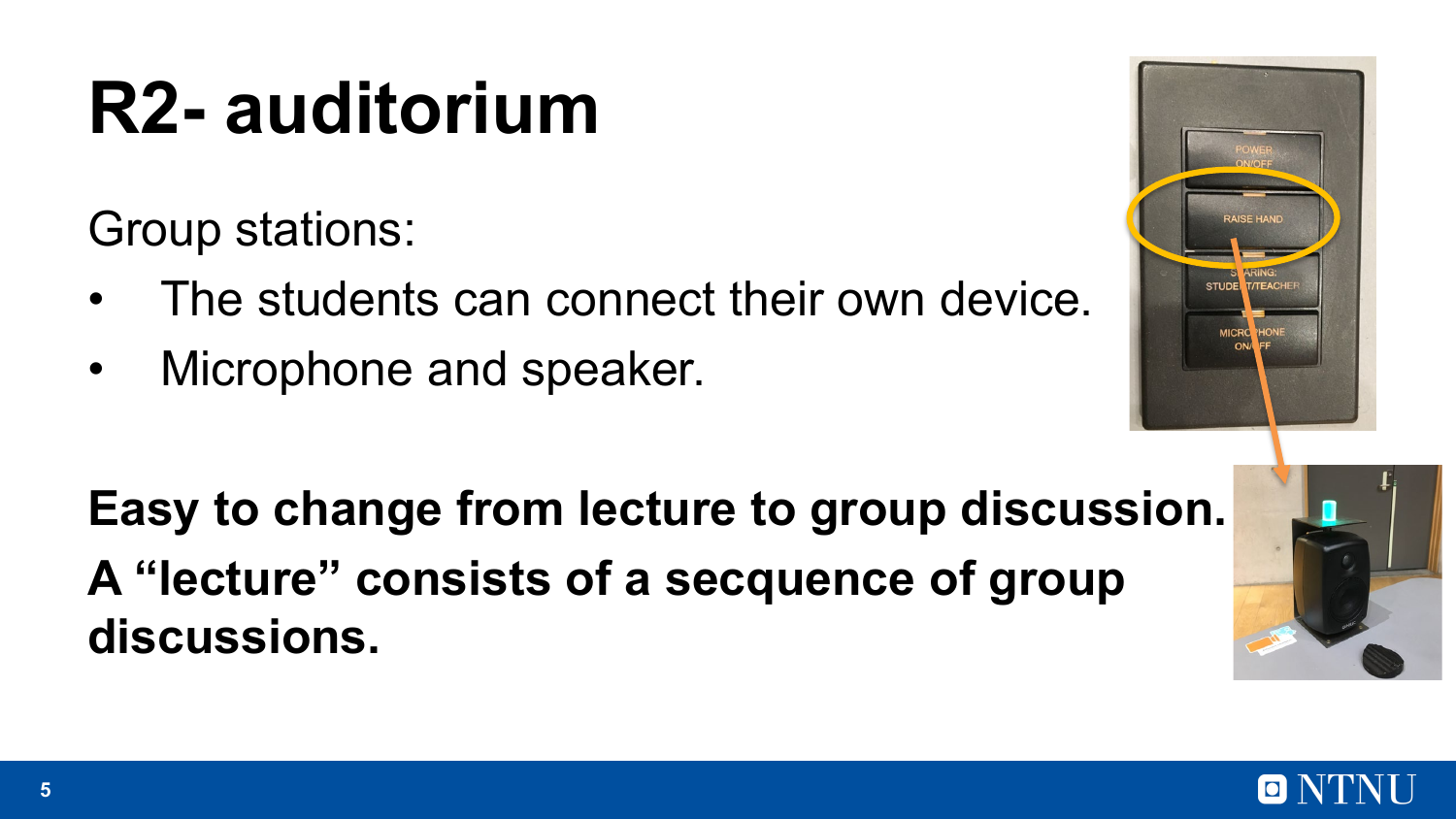## **Good feedback practice**

#### Nicol og Macfarlane-Dick:

- A synthesis of the research literature led to the following seven principles: Good feedback practice:
- helps clarify what good performance is (goals, criteria, expected standards); 1.
- 2. facilitates the development of self-assessment (reflection) in learning;
- delivers high quality information to students about their learning; 3.
- 4. encourages teacher and peer dialogue around learning;
- $5<sub>1</sub>$ encourages positive motivational beliefs and self-esteem;
- provides opportunities to close the gap between current and desired performance; 6.
- 7. provides information to teachers that can be used to help shape teaching.

Nicol D.J. and Macfarlane-Dick D. (2006). Formative assessment and self-regulated learning: a model and seven principles of good feedback practice, *Studies in Higher Education*, Vol. 31, No. 2, pp. 199-218.

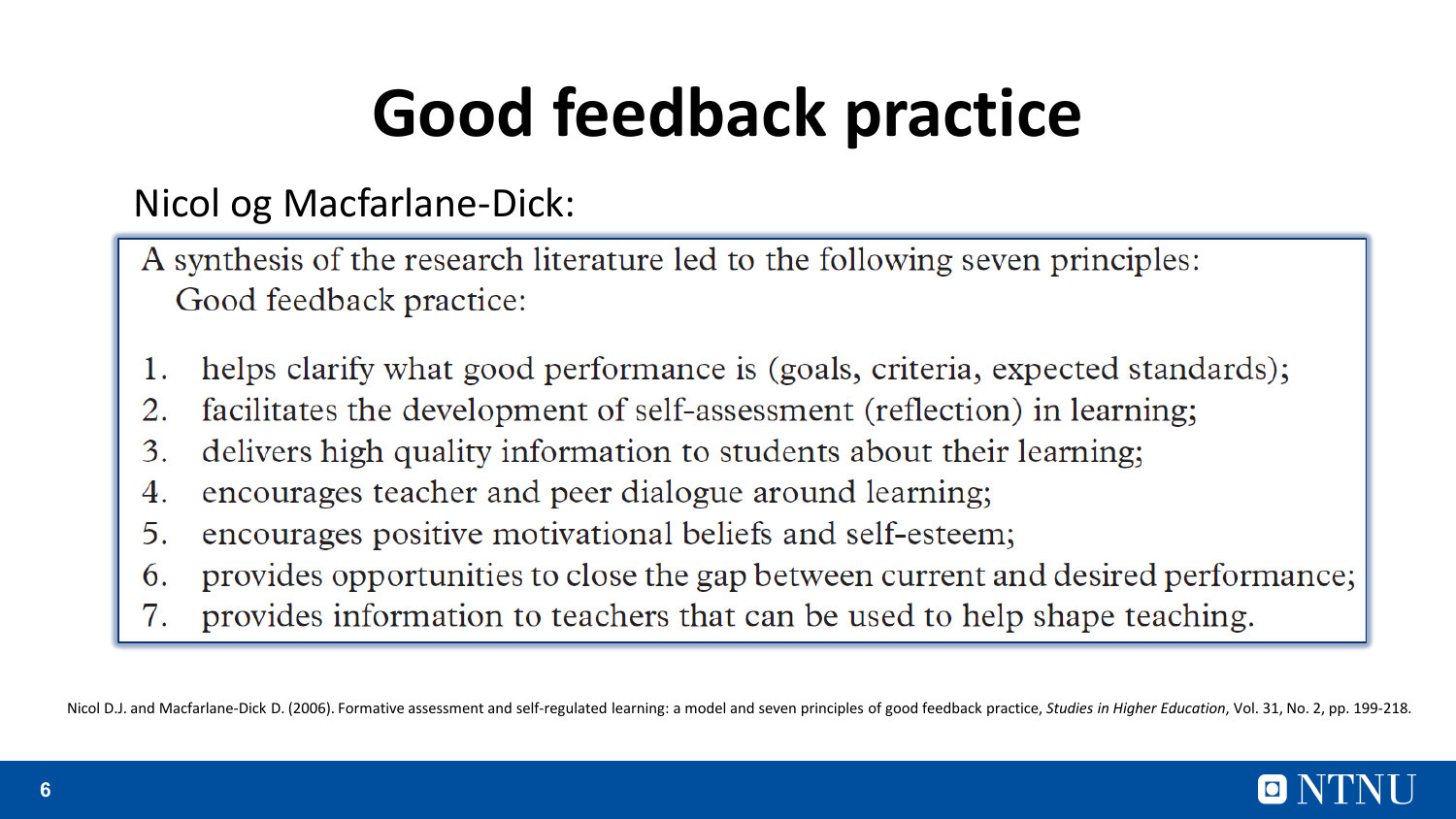## **Student-response-technology and peer discussion**

#### Time to think individually



Mazur, E. (1997). Peer Instruction: A User's Manual (1st Edition). US: Pearson Education.

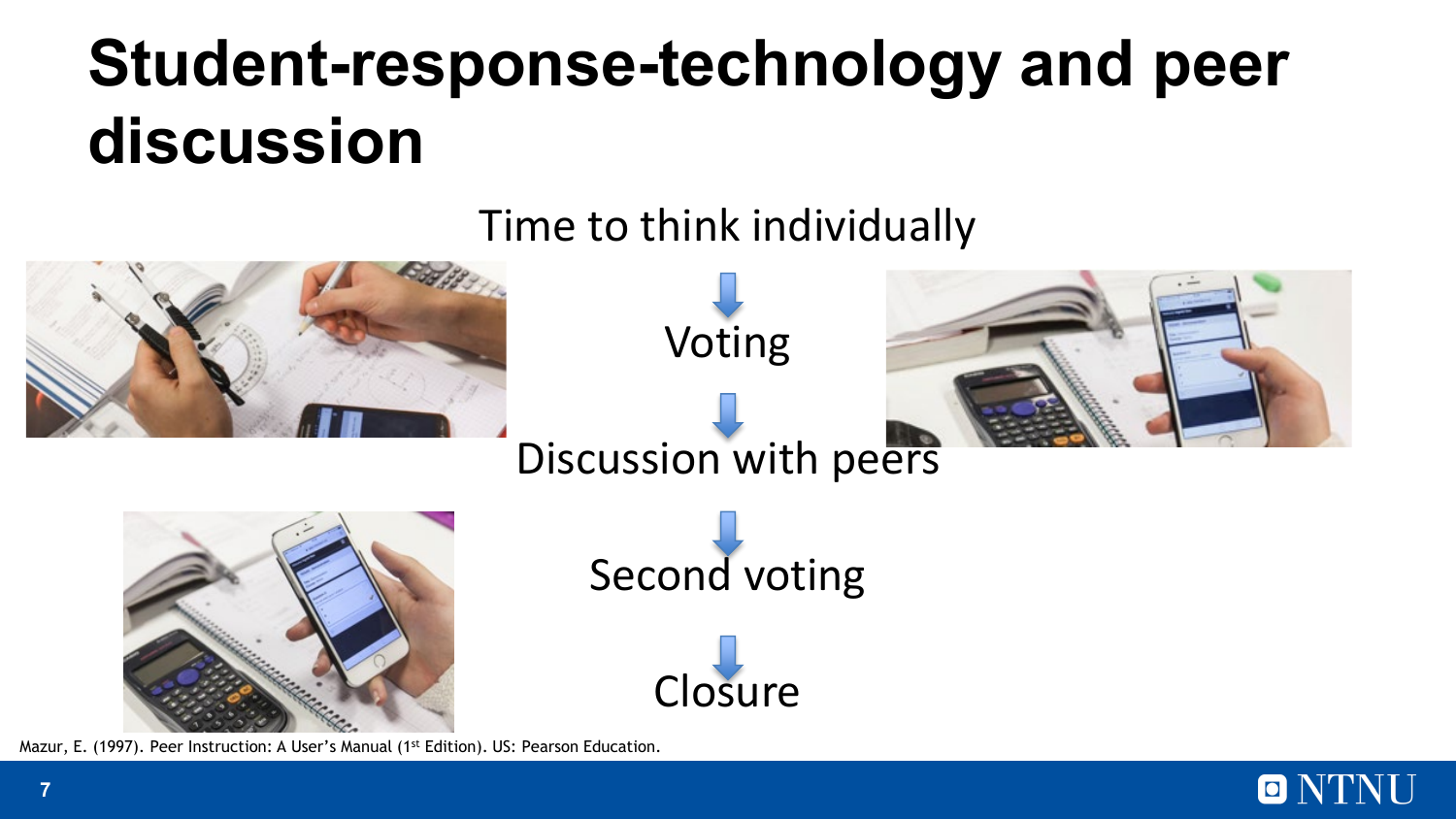### **Flat classroom with interactive whiteboards**

- No option for lecture.
- Focus on student activity.



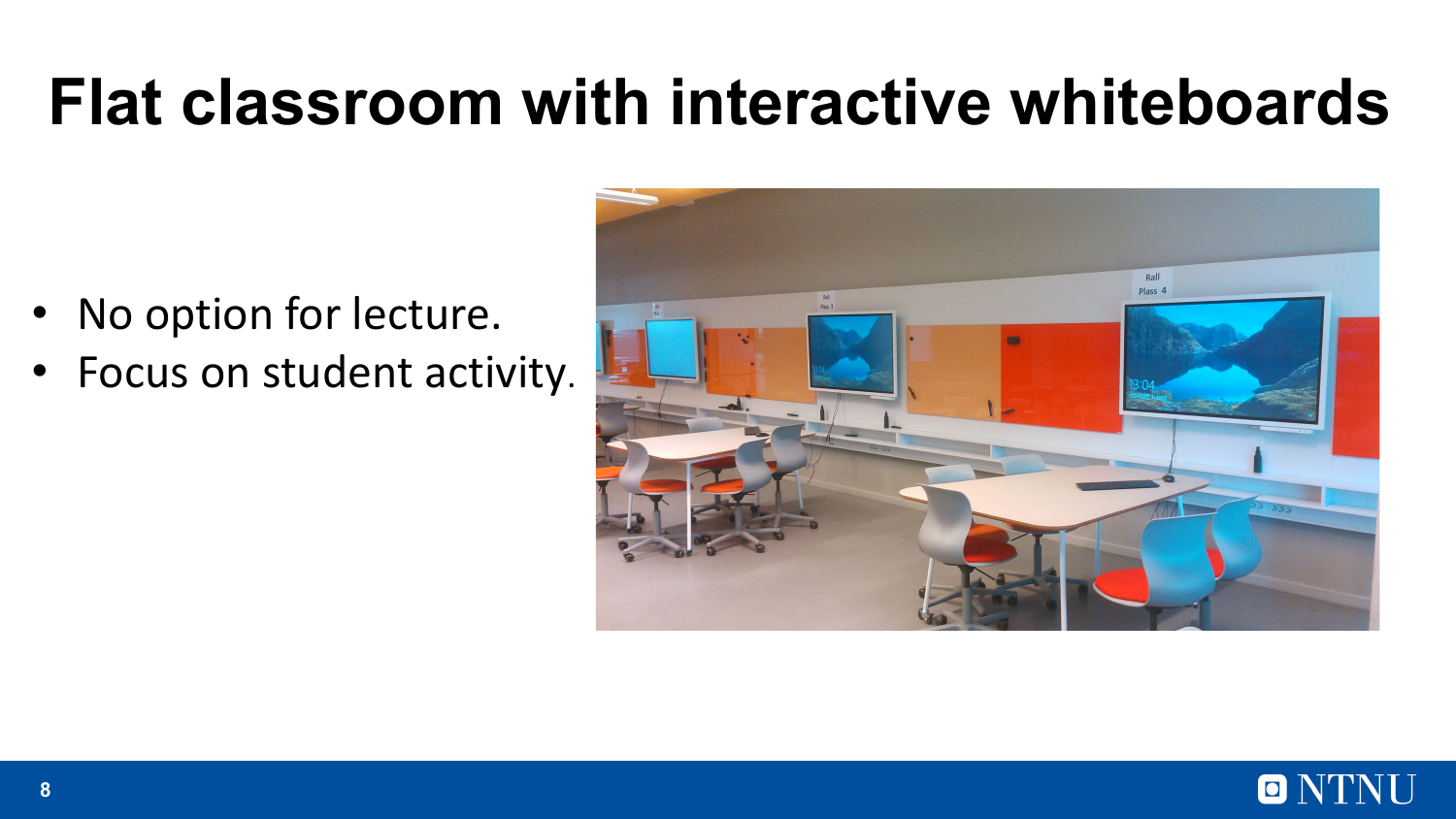## **Design for the interactive whiteboard**



8

 $\pm$ 





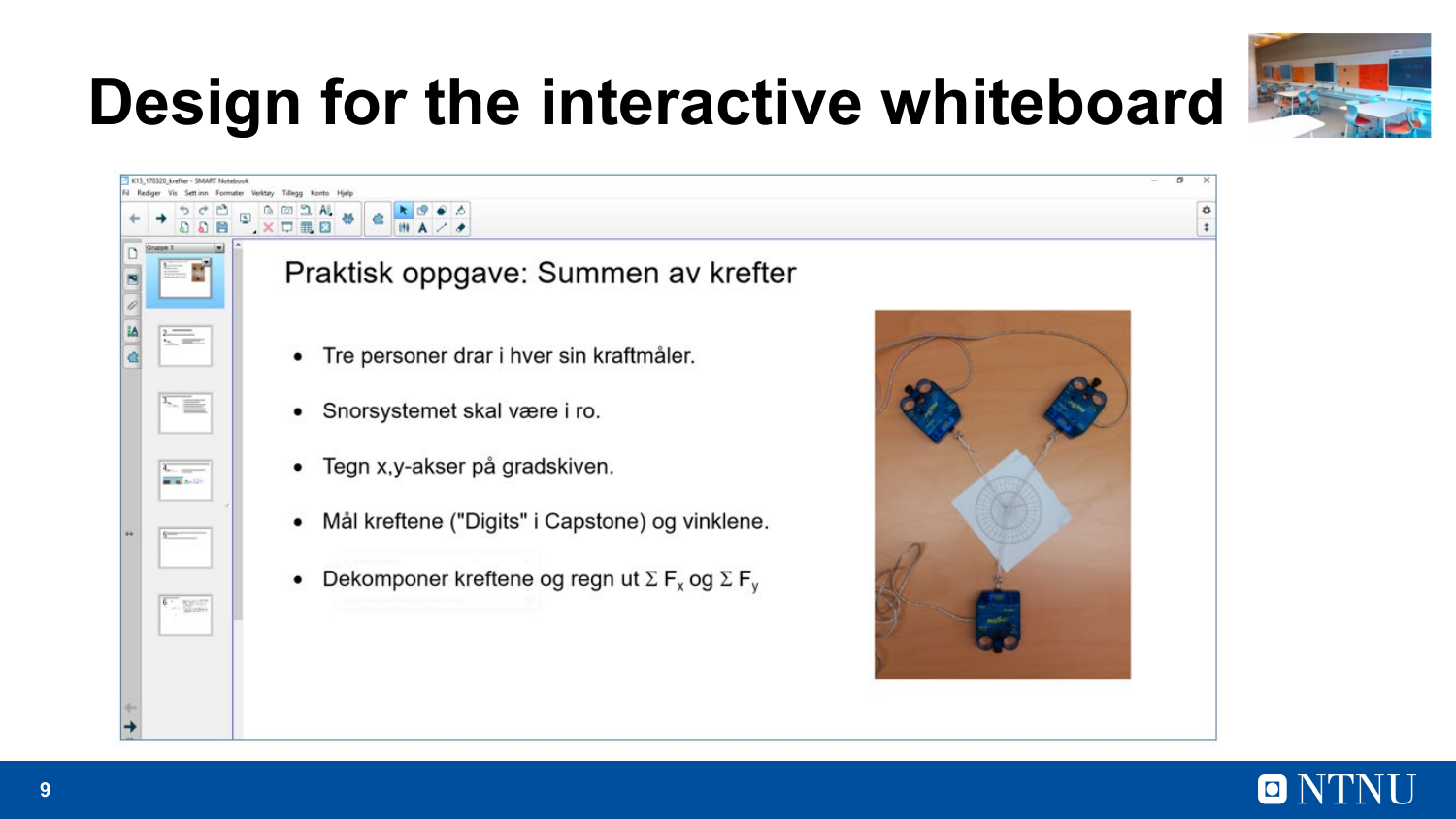## **Design for the interactive whiteboard**



Praktisk oppgave: Summen av krefter

- · Tre personer drar i hver sin kraftmåler.
- · Snorsystemet skal være i ro.
- · Tegn x,y-akser på gradskiven.
- · Mål kreftene ("Digits" i Capstone) og vinklene.
- Dekomponer kreftene og regn ut  $\Sigma$  F, og  $\Sigma$  F,



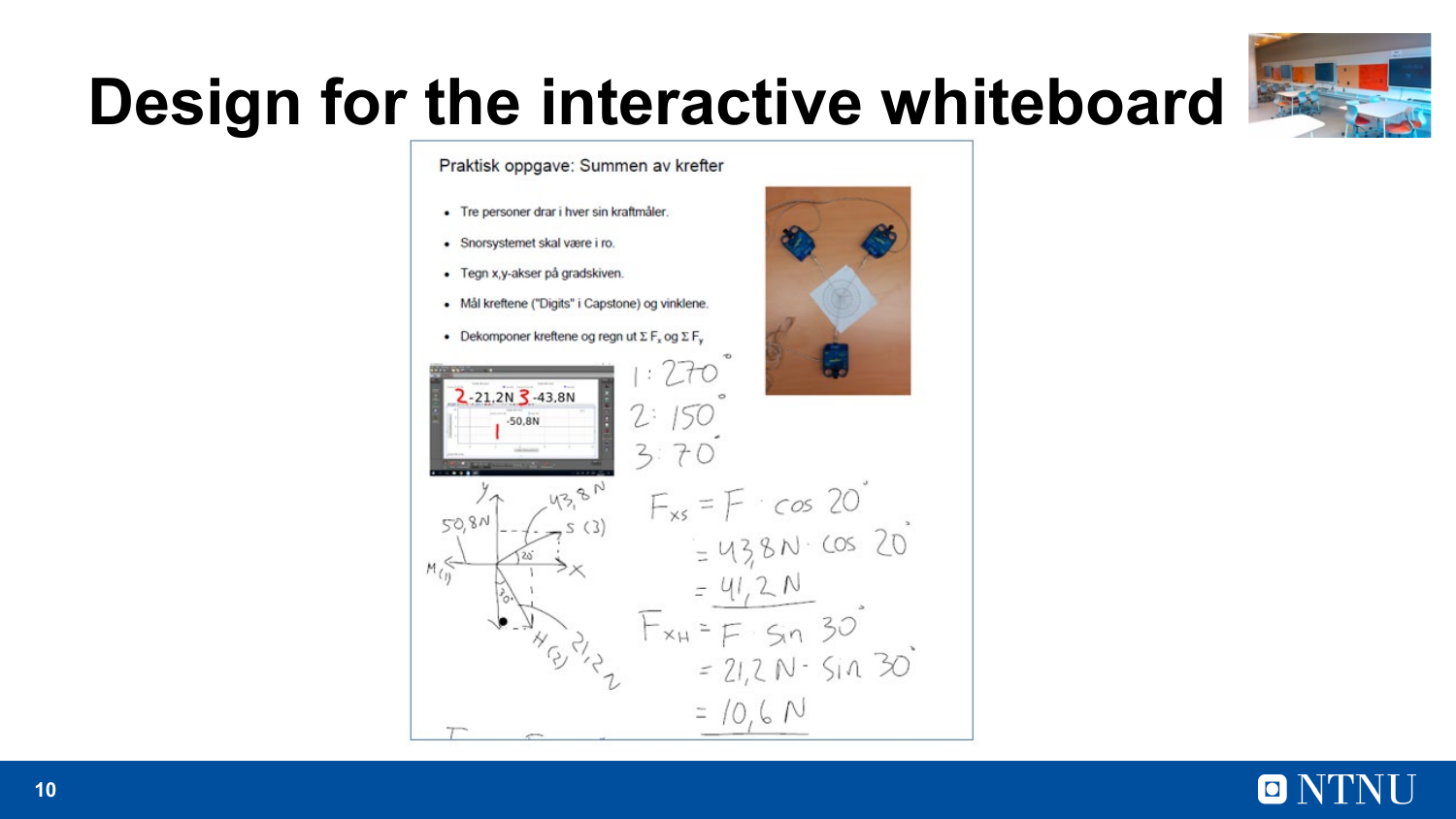# **Focus group interviews**

The students' perspective and experiences:

- The interactive whiteboard.
- The group work process.
- The teacher's role.

Interviews done by Gabrielle Hansen, independent researcher.

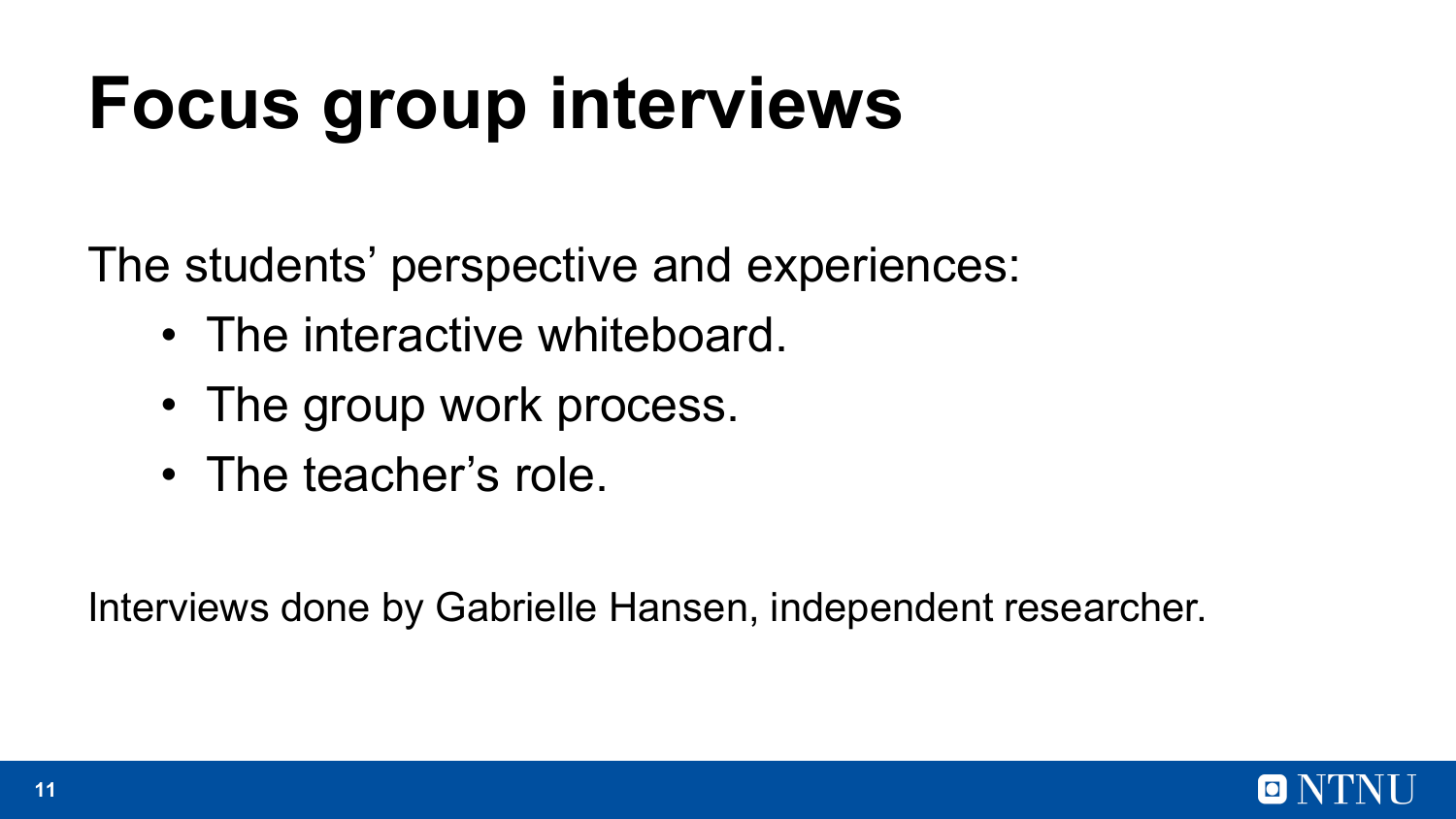### **The students' perspective** - the interactive whiteboard

You look at the same thing, you are working together. It makes people work together.



The big board helps to see what is going on.

Yeah, and that everyone sees it. We do everything together.

Everyone is paying attention to what is happening on the board, nobody is sitting at the corner of the table and calculating on their own.

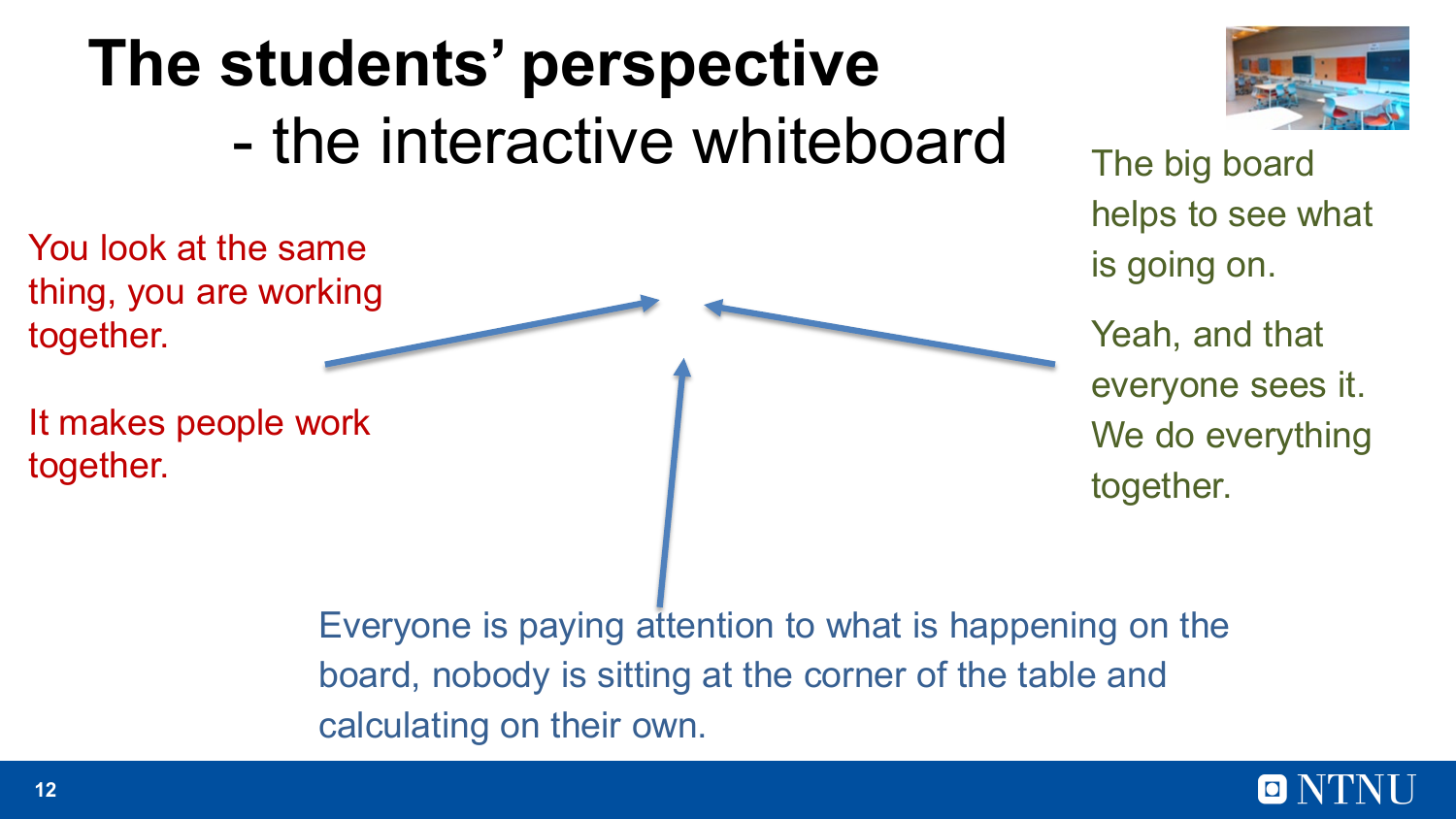# **The interactive whit CES rd supports joint focus in colla<sub>CHALL</sub>Ce learning**

It's a bit of a nasty feeling, you almost feel, misunderstand me correctly: *naked.*

You become very visible when standing there, it's completely impossible not to see you.

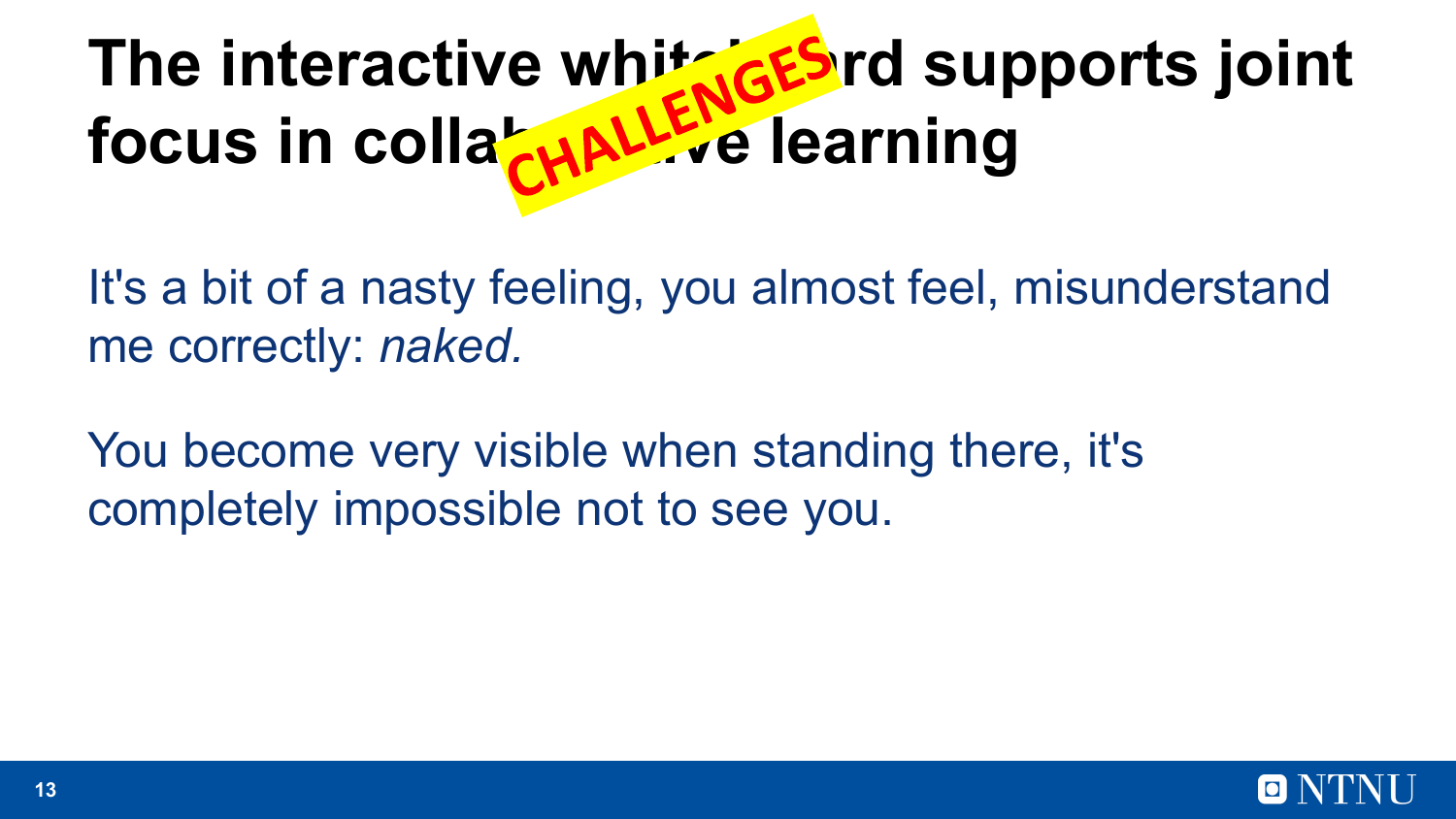## **The students' perspective** - the group work process

You learn so much by explaining to others what you have understood, and to get an input on what you have not understood yourself.

> If you meet a problem at home, it's easy to give up and do something else. The threshold is a little higher when you are here and can get help from the teacher or other students.

It can be easier to understand when someone at your level talks about it rather than the teacher.

Also if you sit there and do not understand something, there are three "teachers" who can teach you in three different ways.

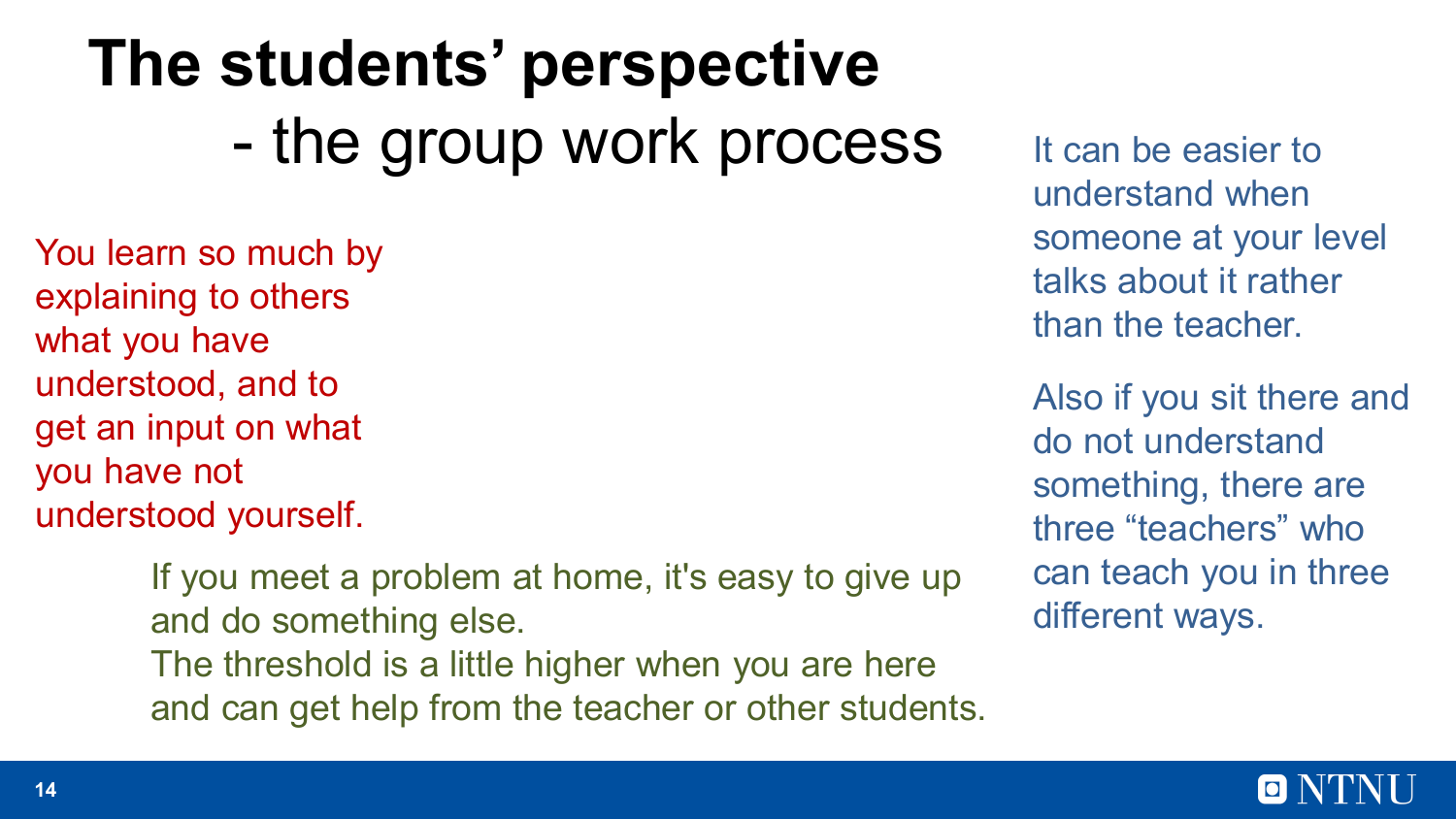### **The students' perspective** - the teacher's role

The teachers are becoming a bit like a supervisor. When we ask for help, they do not only tell us how to do it, but say how we must think.

They spend more time with us in the innovative learning space. Here they have to sit down and ask themselves: "Why don't they understand this?" They use more time on each of us and I think they have started to see what people know. They are very good at remembering names and have started picking up on how people work and how to approach them.